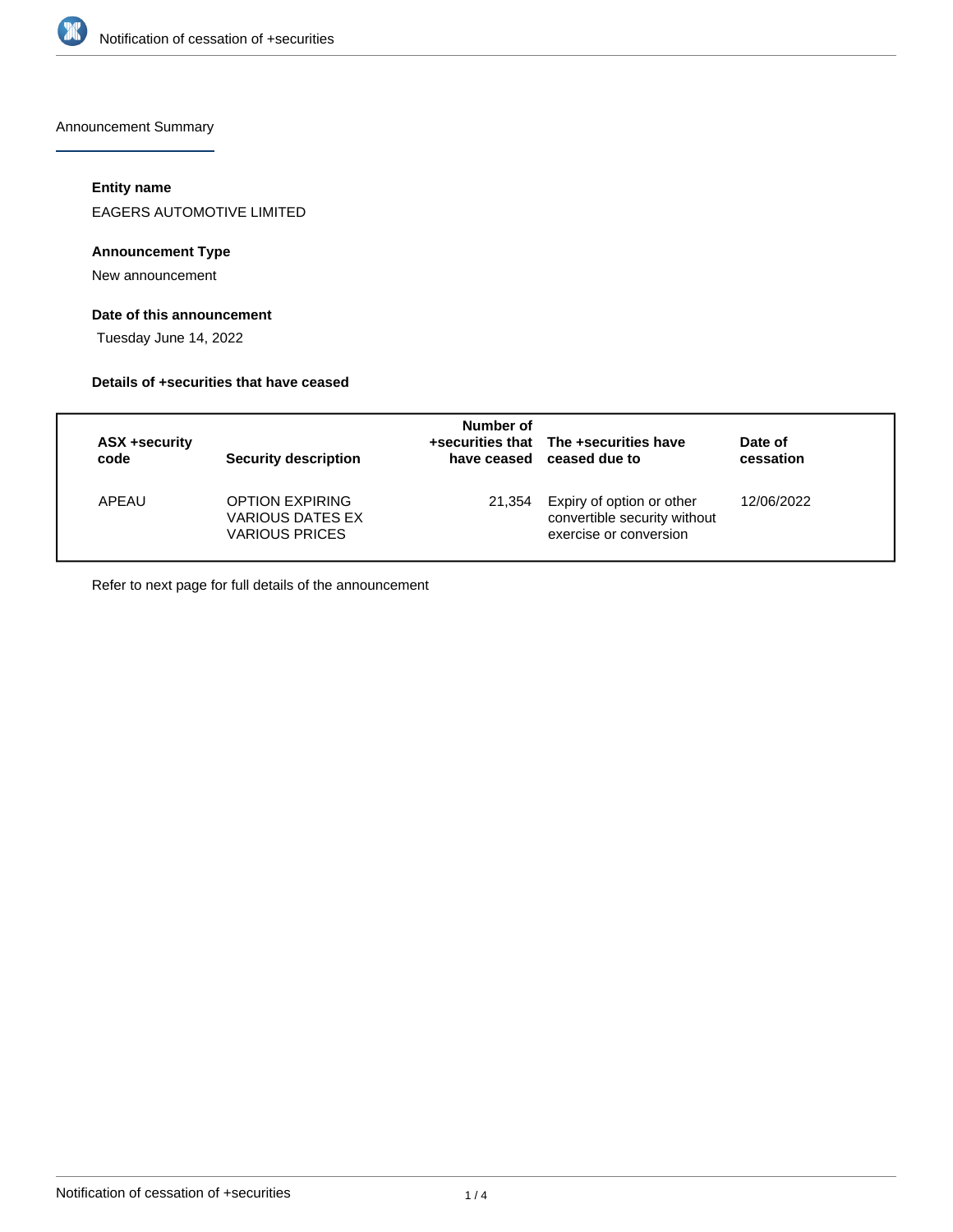

Part 1 - Announcement Details

## **1.1 Name of +Entity**

EAGERS AUTOMOTIVE LIMITED

We (the entity named above) provide the following information about our issued capital.

**1.2 Registered Number Type**

ACN

**Registration Number** 009680013

**1.3 ASX issuer code** APE

# **1.4 The announcement is**

New announcement

# **1.5 Date of this announcement**

14/6/2022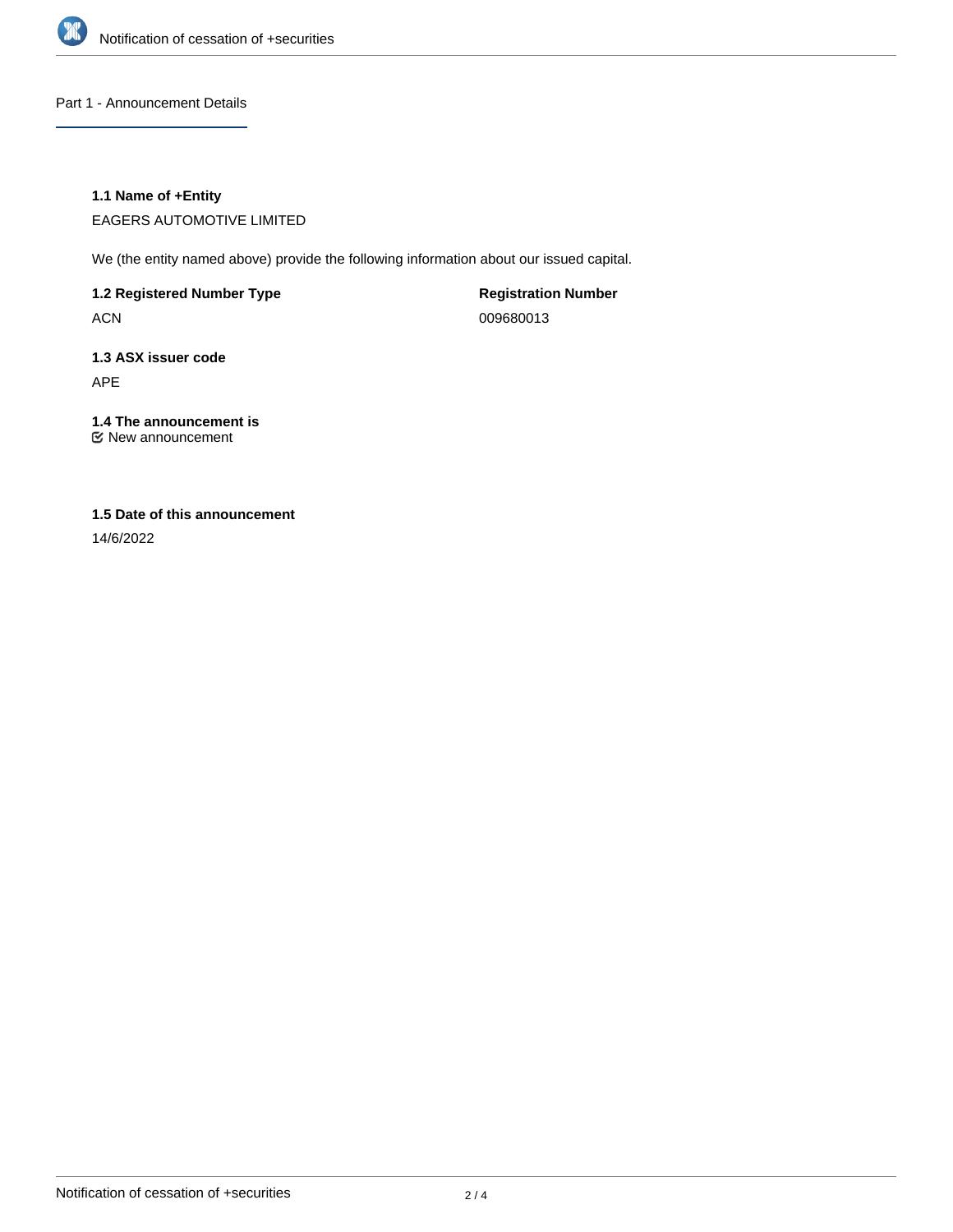

#### Part 2 - Details of +equity securities or +debt securities that have ceased

#### **ASX +Security Code and Description**

APEAU : OPTION EXPIRING VARIOUS DATES EX VARIOUS PRICES

# **Unquoted +equity securities that have ceased**

**Number of securities that have ceased**

21,354

# **Reason for cessation**

Expiry of option or other convertible security without exercise or conversion

**Date of cessation**

12/6/2022

**Is the entity paying any consideration for the cessation?** No

#### **Any other information the entity wishes to notify to ASX about the cessation?**